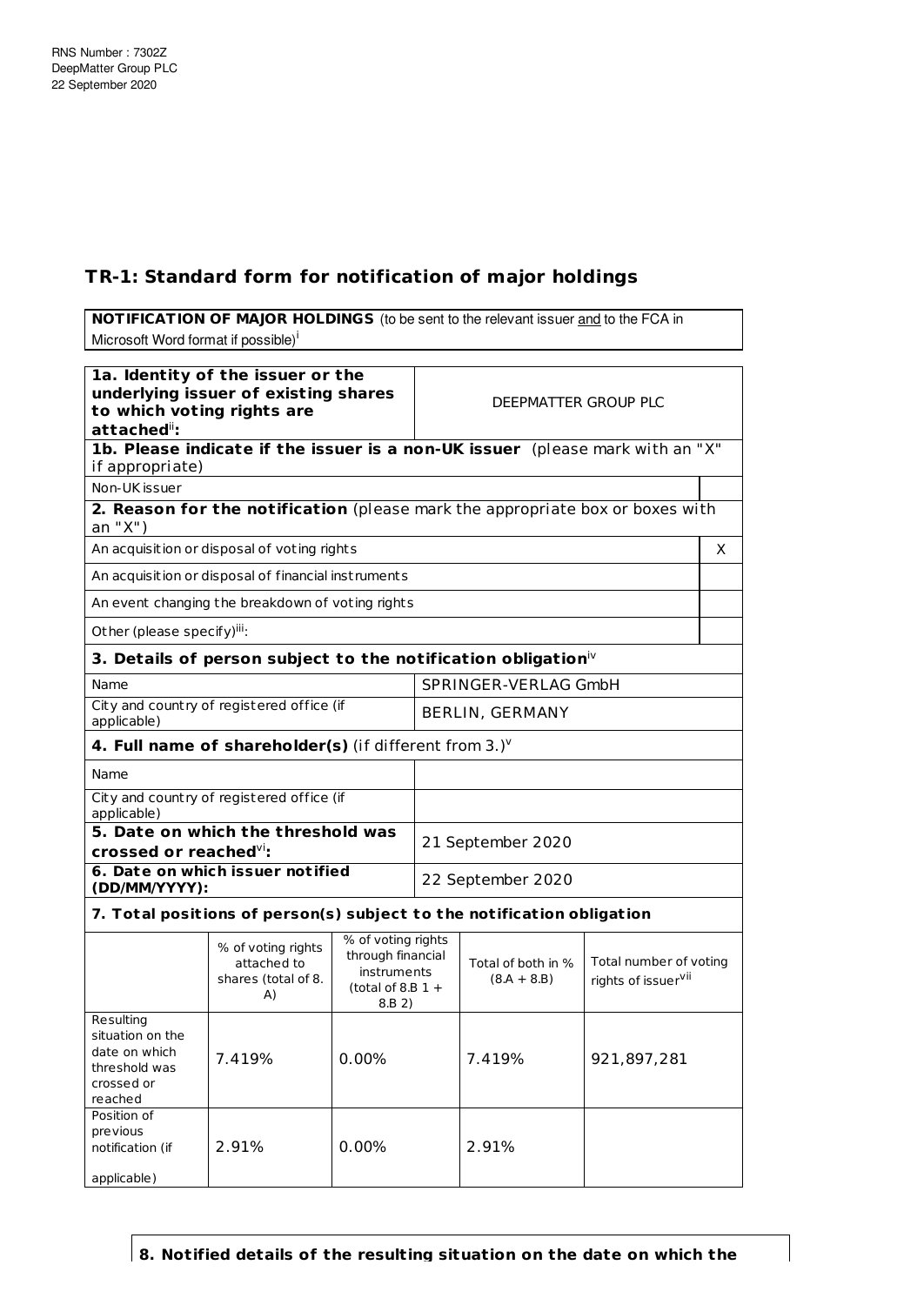| threshold was crossed or reached vill<br>A: Voting rights attached to shares |                                                 |                                                    |                                                 |                                                    |
|------------------------------------------------------------------------------|-------------------------------------------------|----------------------------------------------------|-------------------------------------------------|----------------------------------------------------|
| Class/type of                                                                | Number of voting rights <sup>ix</sup>           |                                                    | % of voting rights                              |                                                    |
| shares                                                                       | <b>Direct</b>                                   | <b>Indirect</b>                                    | <b>Direct</b>                                   | Indirect                                           |
| ISIN code (if<br>possible)                                                   | (Art 9 of Directive<br>2004/109/EC)<br>(DTR5.1) | (Art 10 of Directive<br>2004/109/EC)<br>(DTR5.2.1) | (Art 9 of Directive<br>2004/109/EC)<br>(DTR5.1) | (Art 10 of Directive<br>2004/109/EC)<br>(DTR5.2.1) |
| Ordinary<br>shares of<br>£0.001<br>GB00B29YYY86                              | 68,400,000                                      | $0\%$                                              | 7.419%                                          | $0.00\%$                                           |
|                                                                              |                                                 |                                                    |                                                 |                                                    |
|                                                                              |                                                 |                                                    |                                                 |                                                    |
| <b>SUBT OT AL 8. A</b>                                                       | 68,400,000                                      |                                                    | 7.419%                                          |                                                    |

## **B 1: Financial Inst ruments according to Art . 13(1)(a) of Direct ive 2004/109/EC (DTR5.3.1.1 (a))**

| <b>Type of financial</b><br><b>instrument</b> | <b>Expiration</b><br>$date^{\chi}$ | Exercise/<br>Conversion<br>Period $^{\chi i}$ | Number of voting<br>rights that may be<br>acquired if the<br>instrument is<br>exercised/converted. | % of voting<br>rights |
|-----------------------------------------------|------------------------------------|-----------------------------------------------|----------------------------------------------------------------------------------------------------|-----------------------|
|                                               |                                    |                                               |                                                                                                    |                       |
|                                               |                                    |                                               |                                                                                                    |                       |
|                                               |                                    |                                               |                                                                                                    |                       |
|                                               |                                    | <b>SUBTOTAL 8. B 1</b>                        |                                                                                                    |                       |

|                                           |                                             | (b) of Directive 2004/109/EC (DTR5.3.1.1 (b))          |                                                         |                            | B 2: Financial Instruments with similar economic effect according to Art. 13(1) |
|-------------------------------------------|---------------------------------------------|--------------------------------------------------------|---------------------------------------------------------|----------------------------|---------------------------------------------------------------------------------|
| Type of<br>financial<br><i>instrument</i> | <b>Expiration</b><br>$\mathbf{date}^\times$ | Exercise/<br><b>Conversion</b><br>Period <sup>Xi</sup> | <b>Physical or</b><br>cash<br>settlement <sup>xii</sup> | Number of<br>voting rights | % of voting<br>rights                                                           |
|                                           |                                             |                                                        |                                                         |                            |                                                                                 |
|                                           |                                             |                                                        |                                                         |                            |                                                                                 |
|                                           |                                             |                                                        |                                                         |                            |                                                                                 |
|                                           |                                             |                                                        | <b>SUBT OT AL</b><br>8.B.2                              |                            |                                                                                 |

| 9. Information in relation to the person subject to the notification<br>obligation (please mark the   |
|-------------------------------------------------------------------------------------------------------|
| applicable box with an "X")                                                                           |
| Person subject to the notification obligation is not controlled by any natural person or legal entity |
| and does not control any other undertaking(s) holding directly or indirectly an interest in the       |
| (underlying) issuerXili                                                                               |
| Full chain of controlled undertakings through which the voting rights and/or the                      |
| financial instruments are effectively held starting with the ultimate controlling natural person or   |
| legal entity <sup>XiV</sup> (please add additional rows as necessary)                                 |
| % of voting rights<br>through financial<br>% of voting rights $ $<br><b>Total of both if it</b>       |